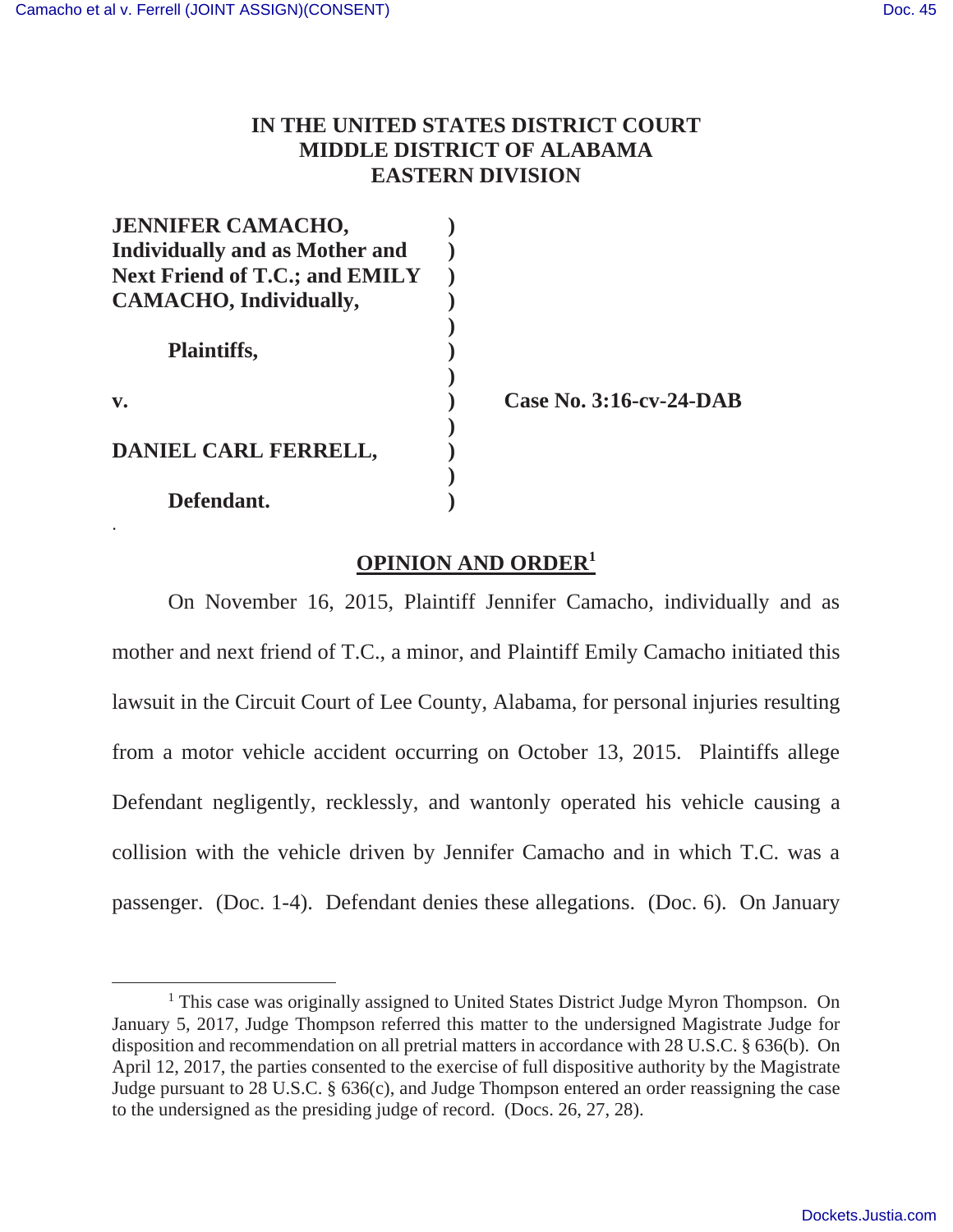12, 2016, the matter was removed to this court pursuant to 28 U.S.C. § 1332, on the basis of diversity of citizenship jurisdiction. (Doc. 1).

Before the court is the parties' sealed Motion to Approve *Pro Ami* Settlement. (Doc. 39). The court conducted a fairness hearing on August 15, 2017. The Court having the benefit of the Motion to Approve *Pro Ami* Settlement, along with its exhibits, the report that was prepared by the minor T.C.'s Guardian Ad Litem, W. Allen Sheehan, live testimony from T.C.'s Guardian Ad Litem, and telephone testimony of T.C. and Jennifer Camacho, mother and next fried of T.C., hereby enters the following order:

 1. The parties are represented before this Court by their attorneys of record. Also present, via telephone, is Jennifer Camacho, legal guardian of the minor plaintiff, T.C. and the minor Plaintiff. The Court expressly finds that Jennifer Camacho, as the legal guardian of the minor plaintiff, T.C., is the proper party Plaintiff to prosecute any claims which T.C. may have as a result of the injuries he sustained on or about October 13, 2015.

 2. The minor plaintiff, T.C., is under the age of 19 years and was injured in the motor vehicle accident on October 13, 2015.

 3. The minor plaintiff's legal guardian, Jennifer Camacho, has incurred and sustained medical bills for the treatment of the minor, T.C.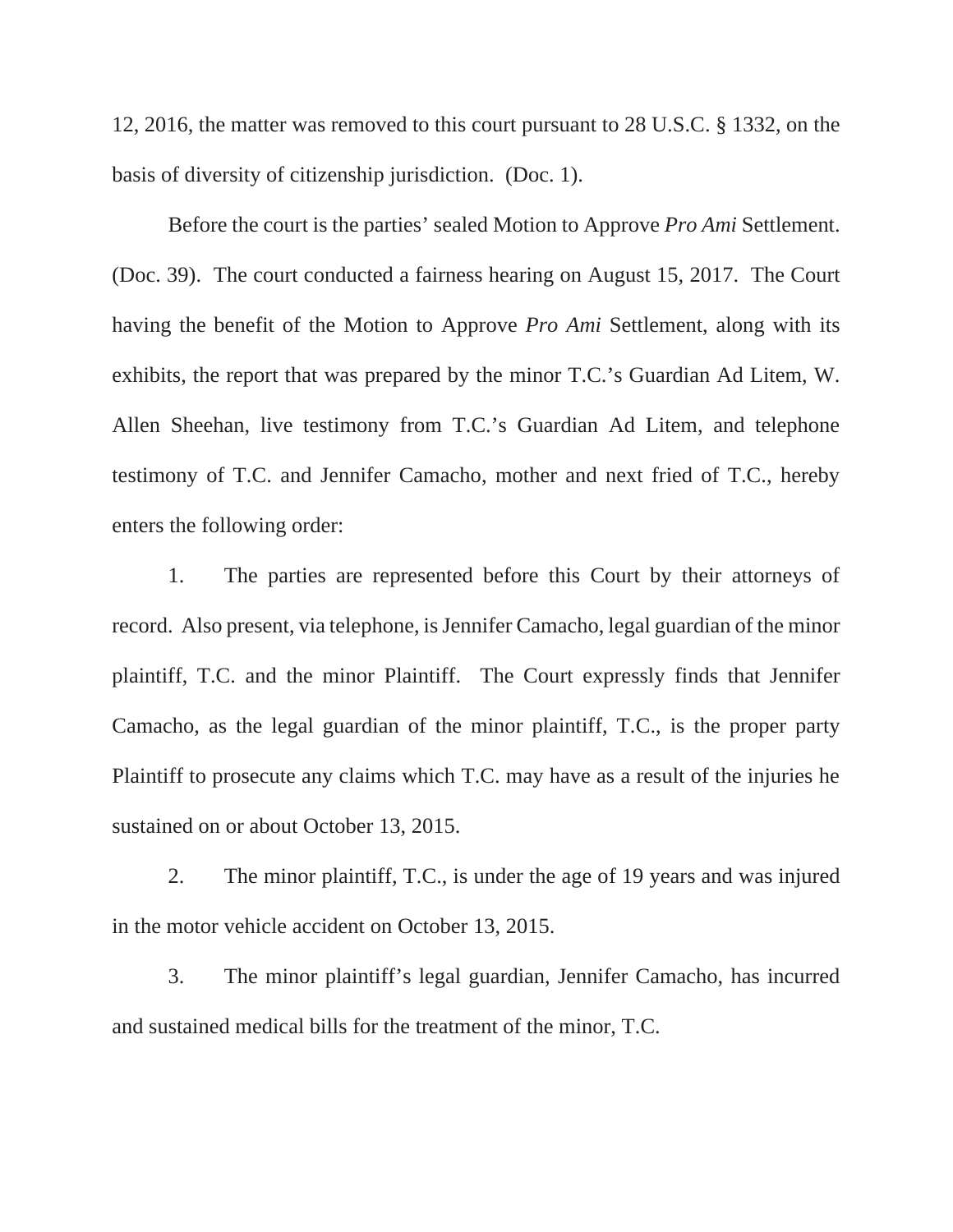4. The Court has further been informed that the minor plaintiff, T.C., by and through his legal guardian, Jennifer Camacho, has negotiated a proposed settlement of the claims for personal injuries against the Defendant, Daniel Carl Ferrell. The terms of this settlement are a "lump sum" payment of Five Thousand Five Hundred Dollars (\$5,500.00) to be paid as outlined in this Order. In consideration of the terms set forth in this Order, all the claims of T.C., by and through his legal guardian, Jennifer Camacho, against the Defendant, Daniel Carl Ferrell, will be dismissed with prejudice upon the entrance of this Order.

 5. The Court has appointed W. Allen Sheehan as Guardian Ad Litem for the minor plaintiff, T.C. (Doc. 36). Attorney Sheehan has communicated and discussed this case with both T.C., the minor, and with Jennifer Camacho, the legal guardian. He has reviewed all of the relevant medical records pertaining to the care and treatment of T.C. Based on his representation, he is satisfied that the settlement is in the best interests of the minor.

 6. The Court has conducted a thorough hearing and a detailed review of the materials submitted to familiarize itself with the facts and circumstances of the minor Plaintiff's claims. The Court has been tendered and has considered the medical records concerning the minor Plaintiff's injuries.

 7. The Court has had the ability to question the minor Plaintiff via telephone and is fully cognizant of the nature and severity of T.C.'s injuries.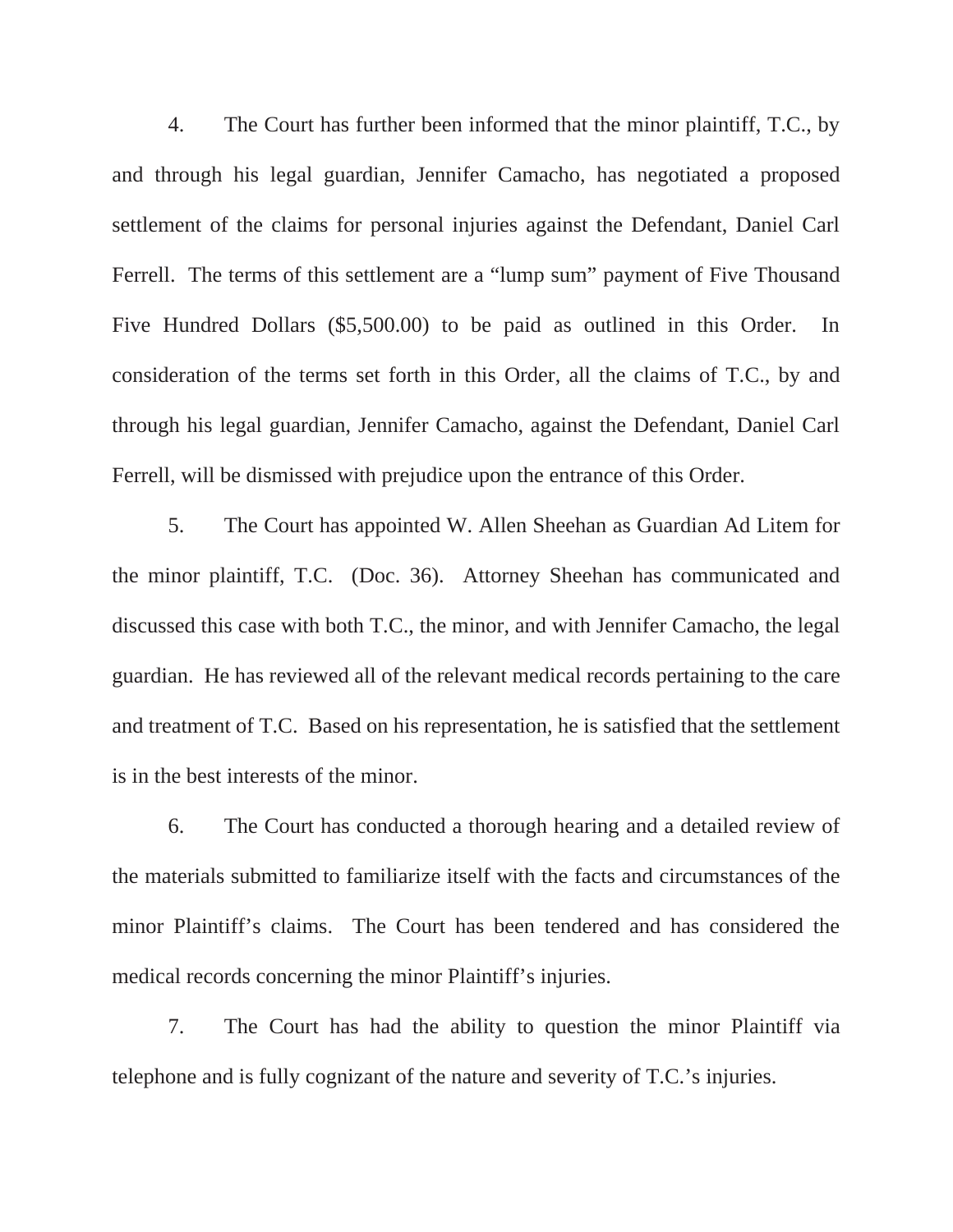8. The Court is also aware, however, of the questions as to whether Defendant, Daniel Carl Ferrell, is liable for the minor Plaintiff's injuries.

 9. The Court has reviewed these matters, via telephone, with Jennifer Camacho, the legal guardian of the minor plaintiff, T.C., and is satisfied that she understands them and understands and approves the proposed settlement agreement.

 10. The Court understands that the proposed settlement on behalf of the minor plaintiff, T.C., is a "lump sum" payment of \$5,500.00, and the Court finds that in considering all the factors including the type of injury sustained and the disputed liability that the settlement is fair and reasonable, and the Court specifically approves the form of such settlement.

 11. Based on the foregoing considerations, the Court finds that the proposed settlement of the minor Plaintiff's personal injury claims against Defendant, Daniel Carl Ferrell, is clearly in the best interest of the minor Plaintiff and should be approved. Of the \$5,500.00 lump sum settlement amount, the breakdown is as follows:

| <b>Settlement Amount:</b>     | \$5,500.00 |
|-------------------------------|------------|
| <b>Attorney Fee/Expenses:</b> | \$2,079.88 |
| Less BCBS Lien                | \$ 271.73  |
| Less EAMC-EMS:                | \$455.00   |

## **Total Amount Due Minor: \$2,693.39**

 12. At the hearing, the Guardian ad Litem submitted an exhibit with a break-down of his attorney's fees and costs associated with the work performed as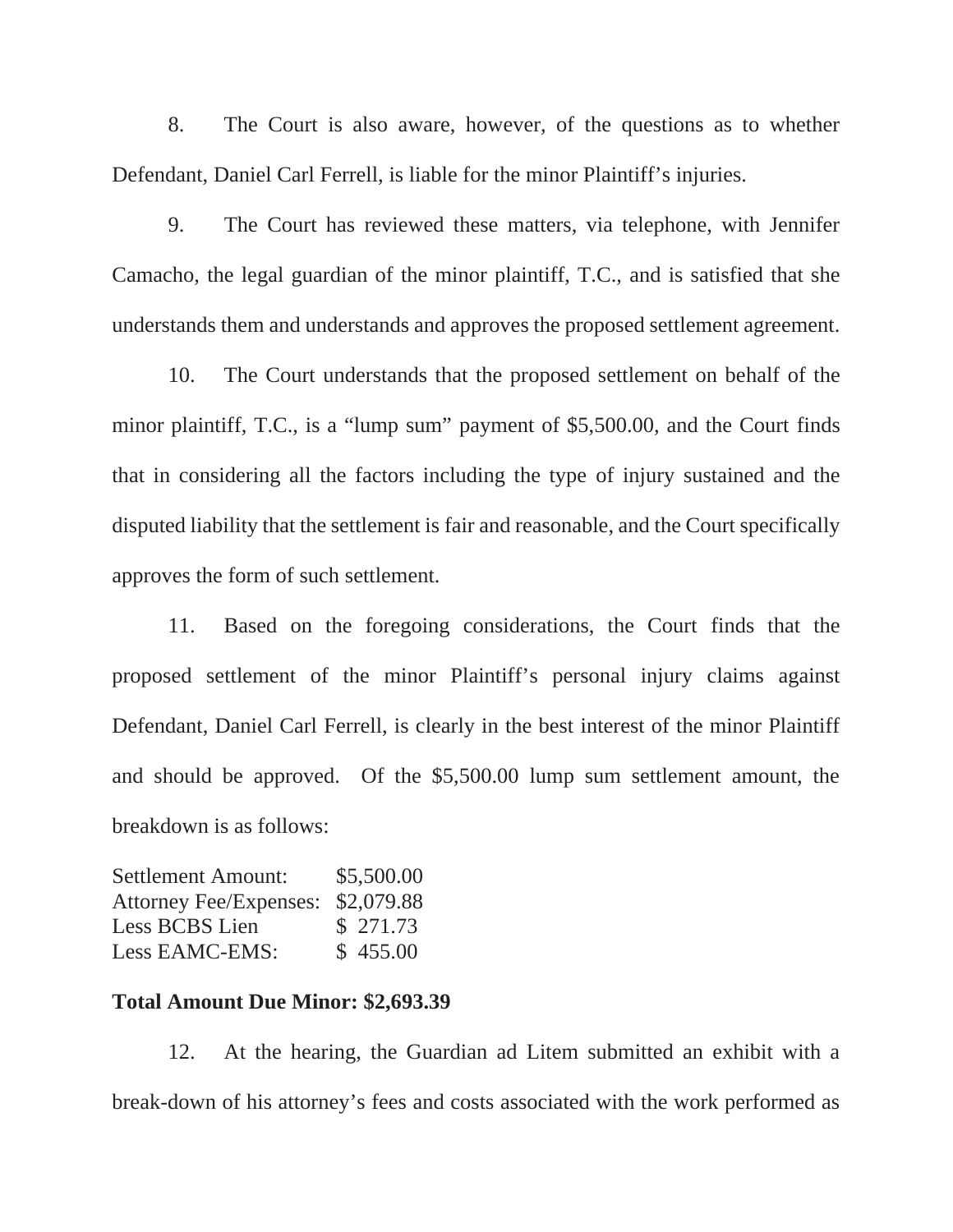Guardian ad Litem on behalf of the minor, T.C., in this case. The Court has reviewed the exhibit and finds the fees and costs to be reasonable and fair. Pursuant to agreement of the parties, Defendant shall bear the fees and costs of the Guardian ad Litem. (Doc. 33 at 2).

 13. The settlement is hereby ratified and approved by the Court. In accordance with the terms of the proposed settlement agreement reached between the aforementioned parties, it is hereby **ORDERED**, **ADJUDGED** and **DECREED**;

 The Motion to Approve *Pro Ami* Settlement (Doc. 39) is hereby **granted** and judgment is entered on behalf of the minor plaintiff, T.C., and he shall be entitled to receive from Defendant, Daniel Carl Ferrell, the lump sum payment of \$5,500.00.

 14. The Court awards a fee to the Guardian Ad Litem in the amount of \$813.00, to be paid to W. Allen Sheehan by Defendant, Daniel Ferrell, within twenty (20) days of the date of this order.

 15. The settlement draft made payable to Bence Law Firm is ordered to be dispersed as follows:

 (a) \$ 2,079.88 paid to Bence Law Firm, P. O. Box 3737, Phenix City, Alabama 36868 for attorney's fees and expenses;

 (b) \$ 271.73 to Blue Cross Blue Shield of Alabama, 450 Riverchase Parkway East, Birmingham, Alabama 35244 for benefits paid on behalf of T.C.;